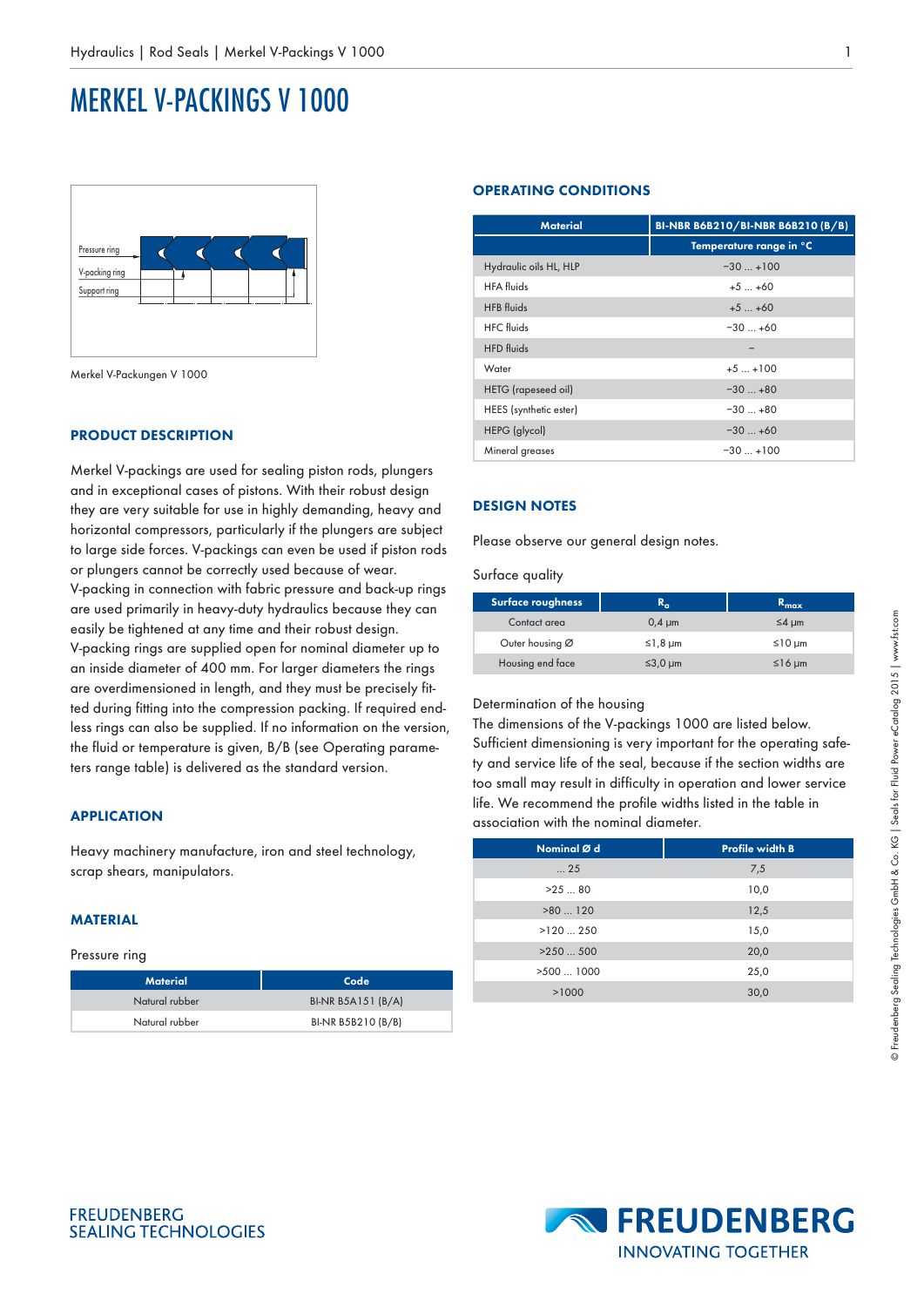V-packings are supplied with a plus tolerance in the height. The housings must therefore be adjustable in the axial direction. The number and height of the washers under the gland depends on the section width and therefore also the height of the set. For the recommended minimum tightening dimension z and the recommended lead-in chamfers see the table.

| Profile<br>width <sup>1</sup> | 7,5 | 10  | 12,5 | $15^{\circ}$ | 20   | 25 | 30 |
|-------------------------------|-----|-----|------|--------------|------|----|----|
| $≤500$                        |     | 8,0 | 10,0 |              | 15,0 | 20 | 30 |
| >500                          | J   | 6,5 | 7,5  | 10           | 12,5 | 15 |    |

#### Fits

| <b>Diameter</b> | <b>Clearance fit</b> | <b>Housing diameter D</b> |
|-----------------|----------------------|---------------------------|
| 80              | H9/F8                |                           |
| >80120          | H8/F8                | H11                       |
| >120500         | H8/e8                |                           |
| >500630         | $450 \mu m$          |                           |
| >630800         | 500 µm               |                           |
| >8001000        | 550 µm               |                           |
| $>1000$ 1250    | 700 µm               | H <sub>10</sub>           |
| $>1250$ 1600    | 750 µm               |                           |
| $>1600$ 1800    | 850 µm               |                           |
| >1800           | 950 µm               |                           |

To achieve the desired sealing effect with open or cut seal sets, the circumference length must be greater than the length calculated from the nominal diameter. The specific added length enables the required pressing at the joint sections.

V-packings with a nominal diameter of up to 400 mm These packings have correct assembly dimensions. They can be installed without any further advance preparation.

V-packings with a nominal diameter of more than 400 mm If the packings are to be stored for very long periods and are subject to a wide variety of environmental influences, changes in the circumference length may occur. Therefore, these sizes are always supplied with extra overlength. The packings over 400 mm in nominal diameter must therefore be trimmed to the required size immediately before fitting: nominal length of circumference plus extra length "e" in accordance with the table. This table is applicable for the seals and pressure rings. The support rings are cut blunt so they have a gap of 1 to 5 mm when centred in the seal. Any plastic back-up rings included in the seal set are trimmed diagonally to fit exactly.

#### **FITTING & INSTALLATION**

Careful fitting is a prerequisite for the correct function of the seal. On fitting every ring is individually inserted into the sealing area at multiple points – with the joint sections first. In this regard the joint sections take the "position after installation" shown in the illustration and should be positioned offset 120° from ring to ring, as shown in the illustration. Before fitting the seals must be greased. The use of neutral, compatible greases is beneficial. This grease substantially reduces the friction and makes the assembly easier. When tightening the gland all rings of the seal set are brought to the final position.



| <b>Added length</b> |
|---------------------|
| 7                   |
| 9                   |
| 12                  |
| 15                  |
| 20                  |
| 25                  |
|                     |